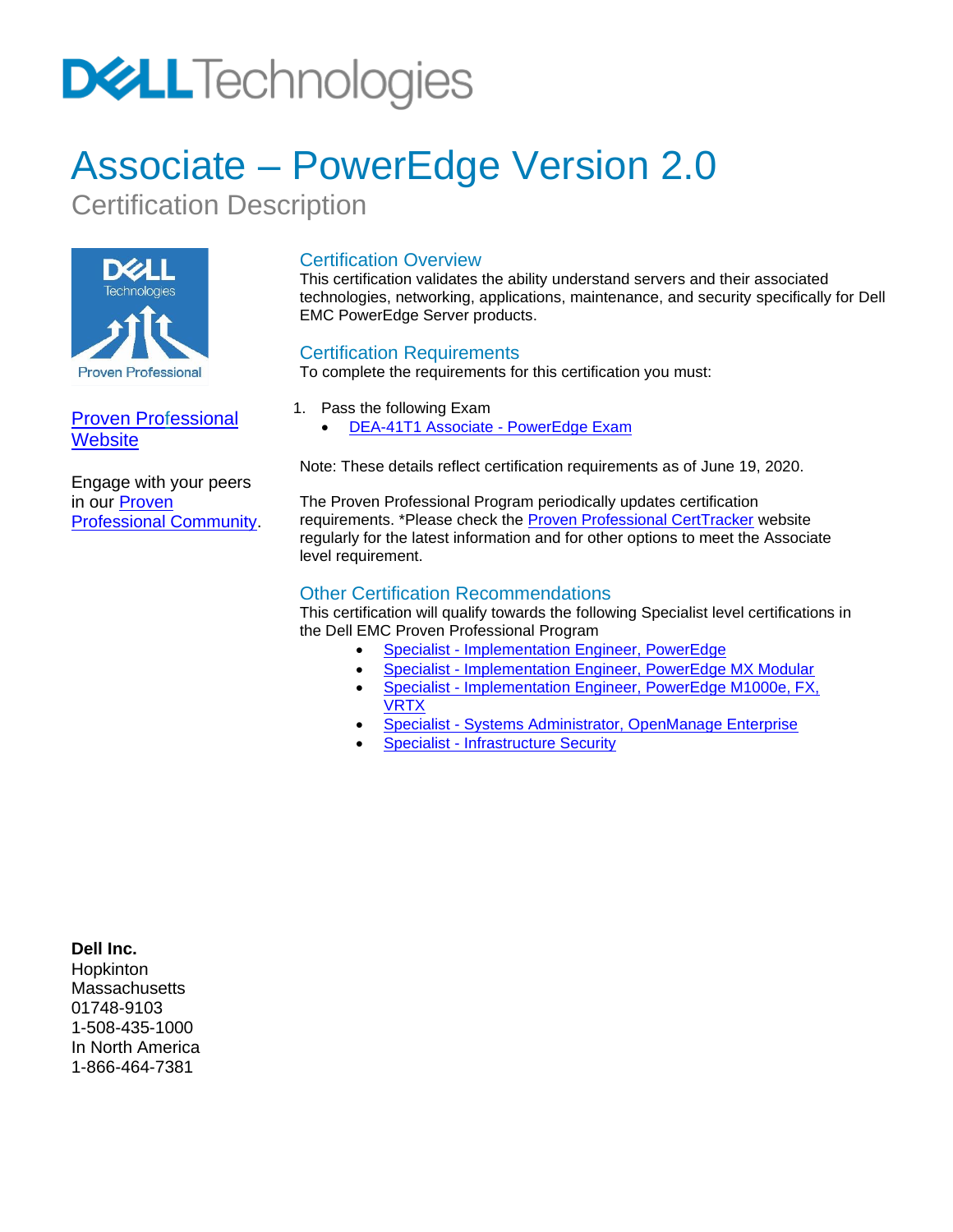# **DELL**Technologies

## <span id="page-1-0"></span>DEA-41T1 Associate – PowerEdge Exam

Exam Description



#### **Overview**

This exam is a qualifying exam for the **Associates - PowerEdge** track.

This exam focuses on basic server technology knowledge, networking, applications, maintenance, and security specifically for Dell EMC PowerEdge Server products.

Dell Technologies provides free practice tests to assess your knowledge in preparation for the exam. Practice tests allow you to become familiar with the topics and question types you will find on the proctored exam. Your results on a practice test offer one indication of how prepared you are for the proctored exam and can highlight topics on which you need to study and train further. A passing score on the practice test does not guarantee a passing score on the certification exam.

#### **Products**

Products likely to be referred to on this exam include but are not limited to:

- 
- PowerEdge Rack Servers PowerEdge Tower Servers

#### Exam Topics

Topics likely to be covered on this exam include:

#### **Introduction to Severs (28%)**

- Define the Server, identify the types of servers and their form factors
- Explain how various storage technologies are used in servers
- Explain in RAID concepts
- Explain the steps to set up a server
- Identify the types of Server Operating Systems and explain the installation procedure

#### **Server Networking (12%)**

- Identify networking hardware and cables
- Explain the concept of IP Addressing
- Define various network services

#### **Server Applications (17%)**

- Define several common server roles
- Identify and explain common Dell Technologies and Microsoft Windows tools for monitoring server hardware
- Explain the concept and benefits of server virtualization

#### **Server Maintenance (37%)**

- Identify server components and their roles
- Identify and describe server management tasks and management tools
- Define Power supply of a server and configure it
- Explain the environment needed for servers and define server maintenance

### **Dell Inc.**

**Hopkinton** Massachusetts 01748-9103 1-508-435-1000

## Pass Score: 63%

**Duration** 90 Minutes (60 Questions)

#### Practice Test Exam [DEA-41T1](https://secure.testcraft.com/emc/assess.aspx?aid=MR-1DP-DEA41T1-2020Q2&apass=ASOPOWREDGE)